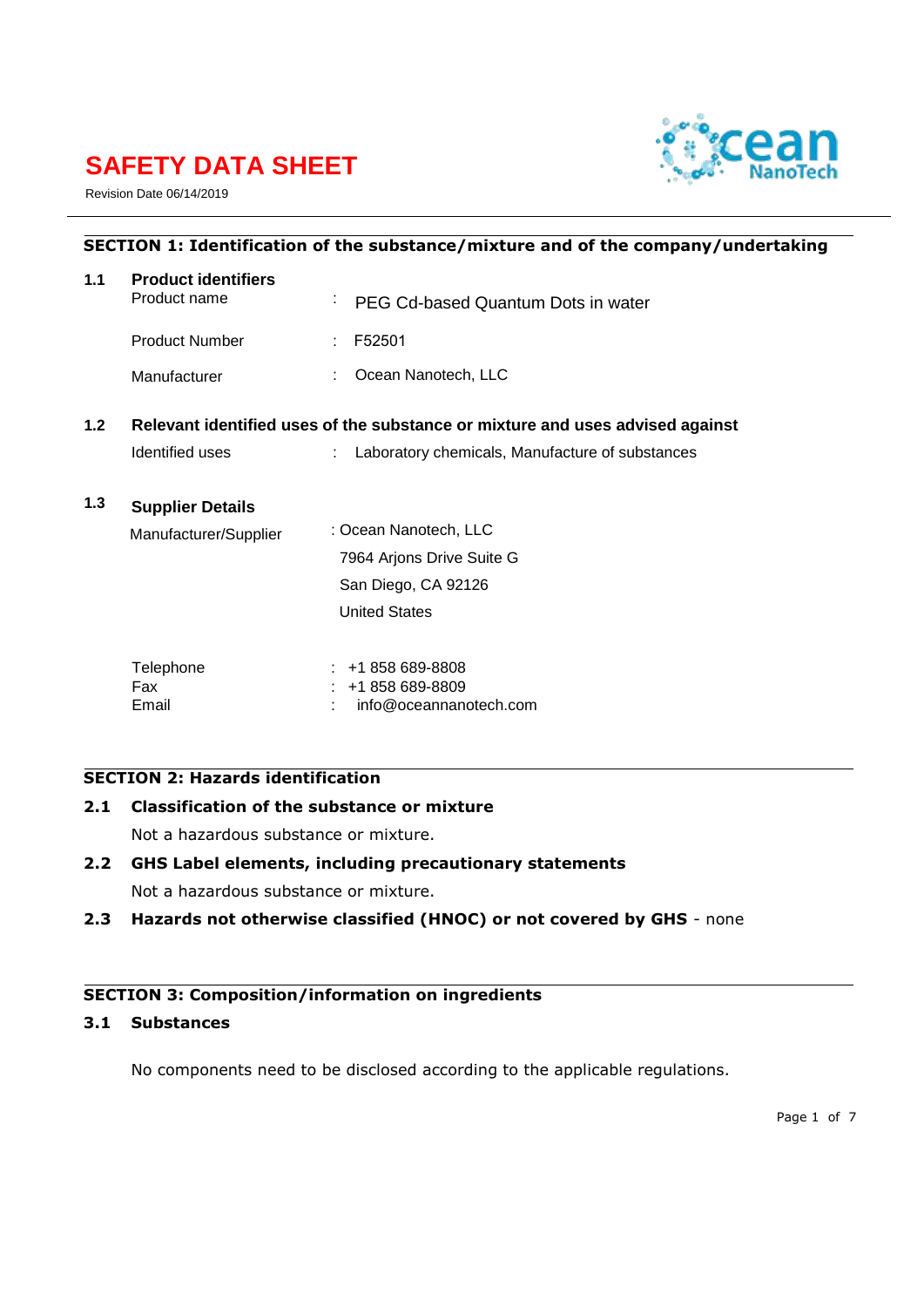# **SECTION 4: First aid measures**

# **4.1 Description of first-aid measures**

# **If inhaled**

After inhalation: fresh air.

#### **In case of skin contact**

In case of skin contact: Take off immediately all contaminated clothing. Rinse skin with water/ shower.

#### **In case of eye contact**

After eye contact: rinse out with plenty of water. Remove contact lenses.

#### **If swallowed**

After swallowing: make victim drink water (two glasses at most). Consult doctor if feeling unwell.

## **4.2 Most important symptoms and effects, both acute and delayed**

The most important known symptoms and effects are described in the labelling (see section 2.2) and/or in section 11

**4.3 Indication of any immediate medical attention and special treatment needed**  No data available

## **SECTION 5: Firefighting measures**

## **5.1 Extinguishing media**

#### **Suitable extinguishing media**

Water Foam Carbon dioxide (CO2) Dry powder

#### **Unsuitable extinguishing media**

For this substance/mixture no limitations of extinguishing agents are given.

#### **5.2 Special hazards arising from the substance or mixture**  Carbon oxides

Combustible.

Development of hazardous combustion gases or vapours possible in the event of fire.

## **5.3 Advice for firefighters**

In the event of fire, wear self-contained breathing apparatus.

# **5.4 Further information**

Prevent fire extinguishing water from contaminating surface water or the ground water system.

# **SECTION 6: Accidental release measures**

# **6.1 Personal precautions, protective equipment and emergency procedures**  Advice for non-emergency personnel: Avoid inhalation of dusts. Evacuate the danger area, observe emergency procedures, consult an expert. For personal protection see section 8.

# **6.2 Environmental precautions**

Do not let product enter drains.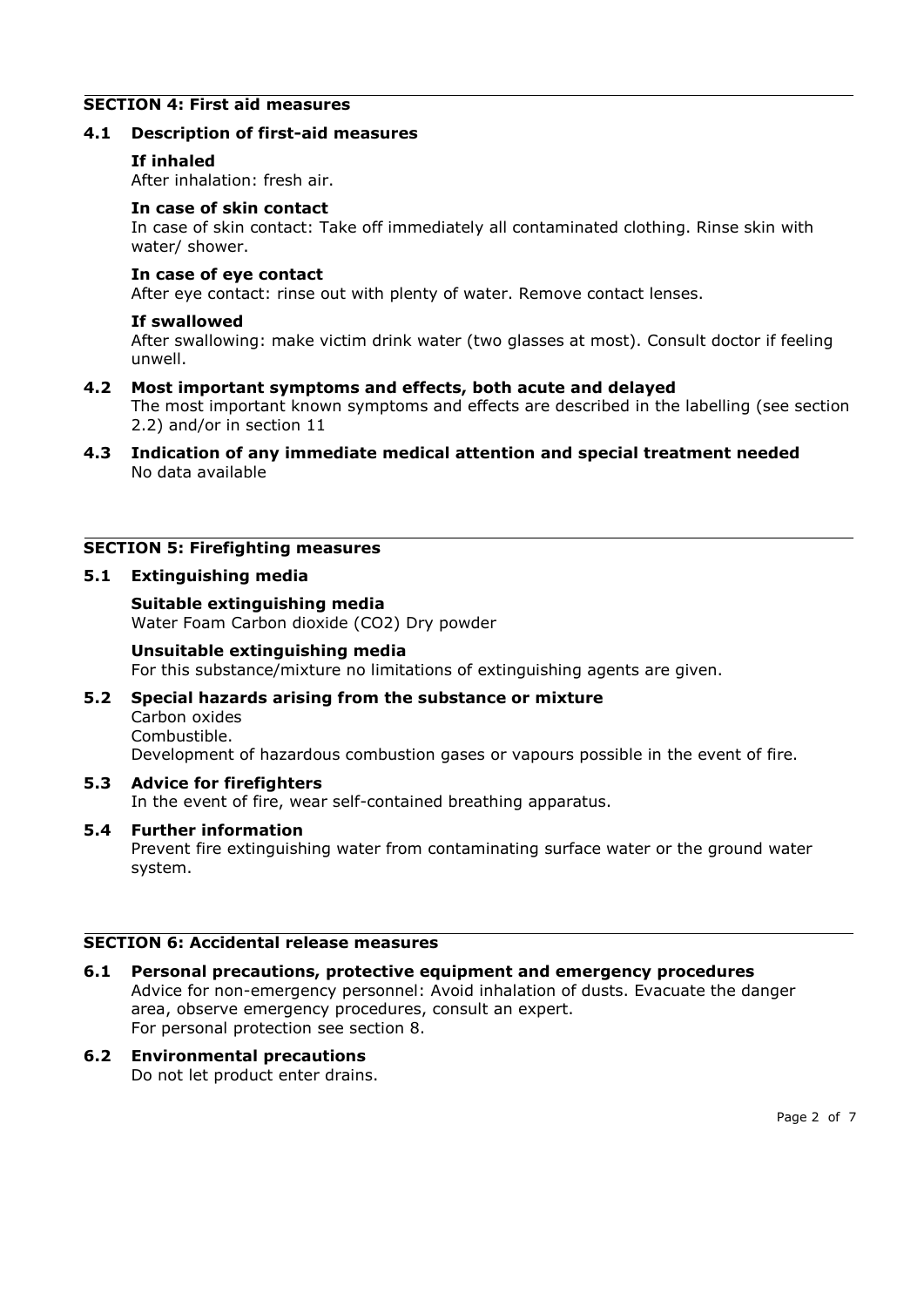# **6.3 Methods and materials for containment and cleaning up**

Cover drains. Collect, bind, and pump off spills. Observe possible material restrictions (see sections 7 and 10). Take up dry. Dispose of properly. Clean up affected area. Avoid generation of dusts.

**6.4 Reference to other sections**  For disposal see section 13.

#### **SECTION 7: Handling and storage**

- **7.1 Precautions for safe handling**  For precautions see section 2.2.
- **7.2 Conditions for safe storage, including any incompatibilities**  Tightly closed. Dry.

Recommended storage temperature -20 °C Storage class (TRGS 510): 11: Combustible Solids

# **7.3 Specific end use(s)**

Apart from the uses mentioned in section 1.2 no other specific uses are stipulated

#### **SECTION 8: Exposure controls/personal protection**

#### **8.1 Control parameters**

#### **Ingredients with workplace control parameters**  Contains no substances with occupational exposure limit values.

#### **8.2 Exposure controls**

#### **Appropriate engineering controls**

Change contaminated clothing. Wash hands after working with substance.

#### **Personal protective equipment**

## **Eye/face protection**

Use equipment for eye protection tested and approved under appropriate government standards such as NIOSH (US) or EN 166(EU). Safety glasses

#### **Skin protection**

This recommendation applies only to the product stated in the safety data sheet, supplied by us and for the designated use. When dissolving in or mixing with other substances and under conditions deviating from those stated in EN374 please contact the supplier of CE-approved gloves (e.g. KCL GmbH, D-36124 Eichenzell, Internet: www.kcl.de).

Full contact Material: Nitrile rubber Minimum layer thickness: 0.11 mm Break through time: 480 min Material tested: KCL 741 Dermatril® L

This recommendation applies only to the product stated in the safety data sheet, supplied by us and for the designated use. When dissolving in or mixing with other substances and under conditions deviating from those stated in EN374 please contact the supplier of CE-approved gloves (e.g. KCL GmbH, D-36124 Eichenzell, Internet: www.kcl.de).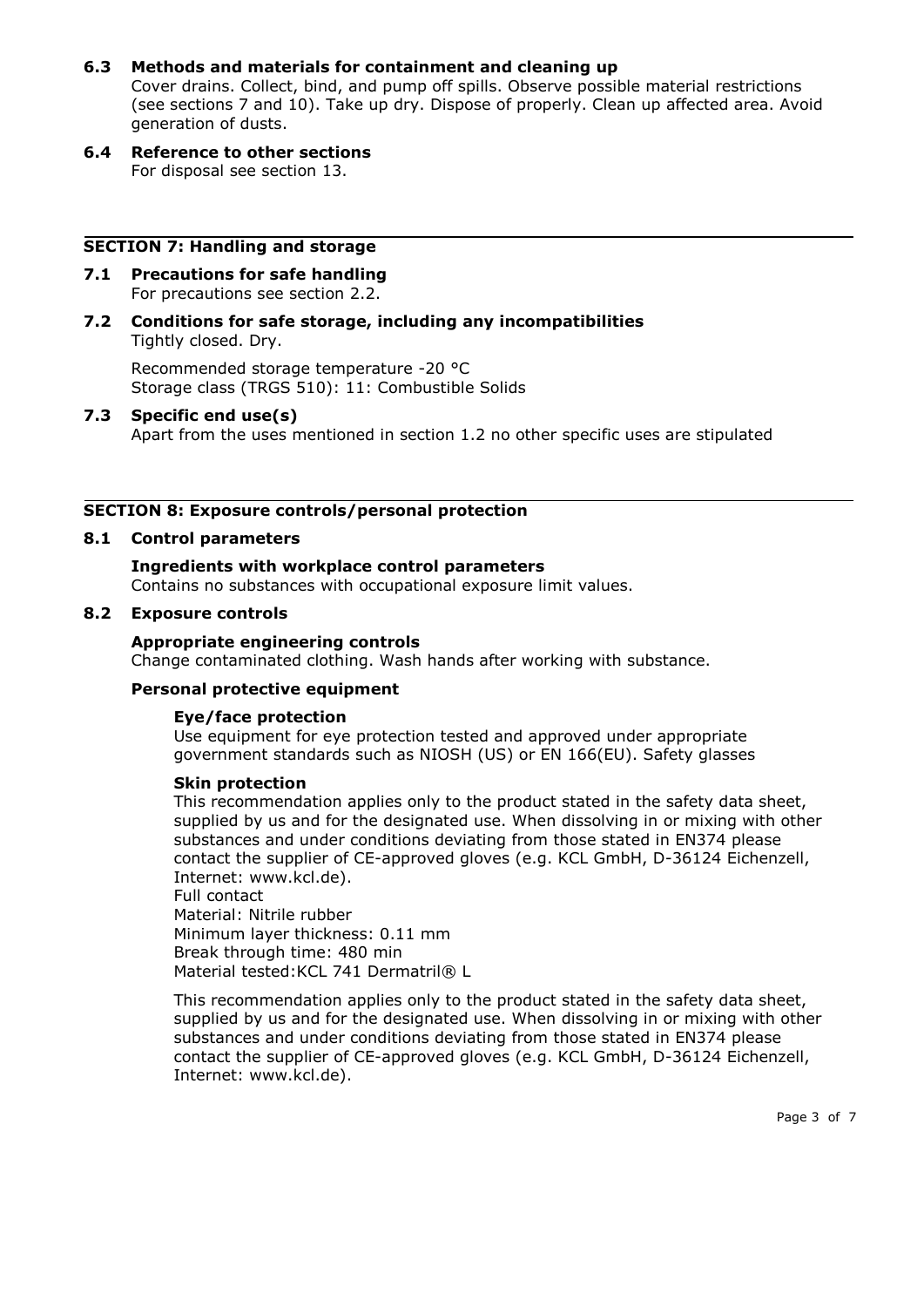Splash contact Material: Nitrile rubber Minimum layer thickness: 0.11 mm Break through time: 480 min Material tested: KCL 741 Dermatril® L

# **Respiratory protection**

required when dusts are generated. Our recommendations on filtering respiratory protection are based on the following standards: DIN EN 143, DIN 14387 and other accompanying standards relating to the used respiratory protection system.

# **Control of environmental exposure**

Do not let product enter drains.

# **SECTION 9: Physical and chemical properties**

# **9.1 Information on basic physical and chemical properties**

| Appearance                                         | Form: pellets     |
|----------------------------------------------------|-------------------|
| Odor                                               | No data available |
| <b>Odor Threshold</b>                              | No data available |
| pH                                                 | No data available |
| Melting<br>point/freezing point                    | 236 °C (457 °F)   |
| Initial boiling point<br>and boiling range         | No data available |
| Flash point                                        | ()Not applicable  |
| Evaporation rate                                   | No data available |
| Flammability (solid,<br>gas)                       | No data available |
| Upper/lower<br>flammability or<br>explosive limits | No data available |
| Vapor pressure                                     | No data available |
| Vapor density                                      | No data available |
| Relative density                                   | No data available |
| Water solubility                                   | No data available |
| Partition coefficient:<br>n-octanol/water          | No data available |
| Autoignition<br>temperature                        | No data available |
| Decomposition<br>temperature                       | No data available |
| Viscosity                                          | No data available |
| <b>Explosive properties</b>                        | No data available |
|                                                    |                   |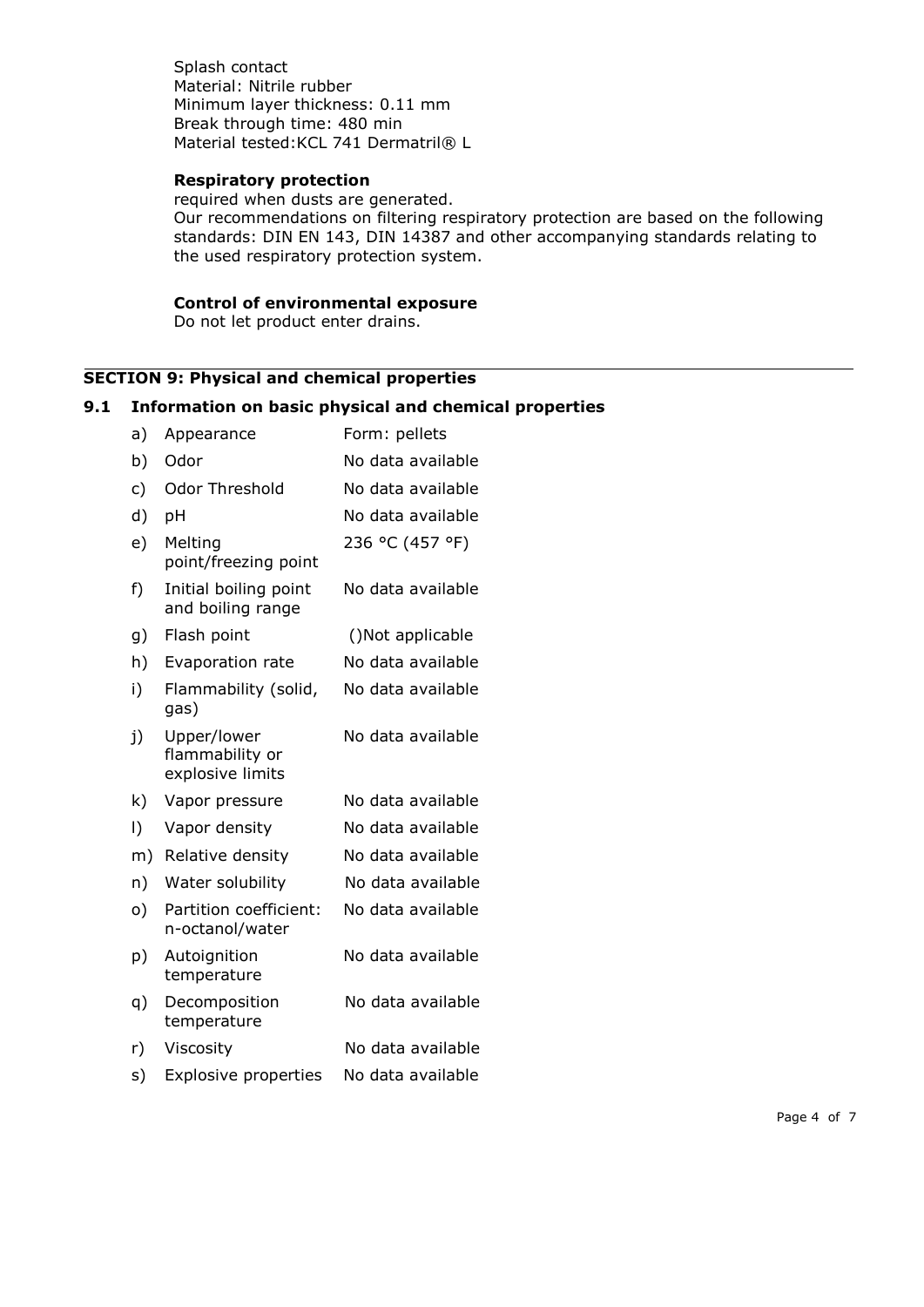- t) Oxidizing properties No data available
- **9.2 Other safety information**

No data available

# **SECTION 10: Stability and reactivity**

#### **10.1 Reactivity**

The following applies in general to flammable organic substances and mixtures: in correspondingly fine distribution, when whirled up a dust explosion potential may generally be assumed.

#### **10.2 Chemical stability**

The product is chemically stable under standard ambient conditions (room temperature) .

## **10.3 Possibility of hazardous reactions**  No data available

- **10.4 Conditions to avoid**  Exposure to moisture. no information available
- **10.5 Incompatible materials**  Strong oxidizing agents

#### **10.6 Hazardous decomposition products**  Hazardous decomposition products formed under fire conditions. - Carbon oxides

In the event of fire: see section 5

## **SECTION 11: Toxicological information**

## **11.1 Information on toxicological effects**

## **Acute toxicity**

No data available

No data available Inhalation: No data available

Inhalation: No data available Dermal: No data available

Dermal: No data available No data available No data available

**Skin corrosion/irritation**  No data available

No data available

#### **Serious eye damage/eye irritation**

No data available No data available

## **Respiratory or skin sensitization**

No data available No data available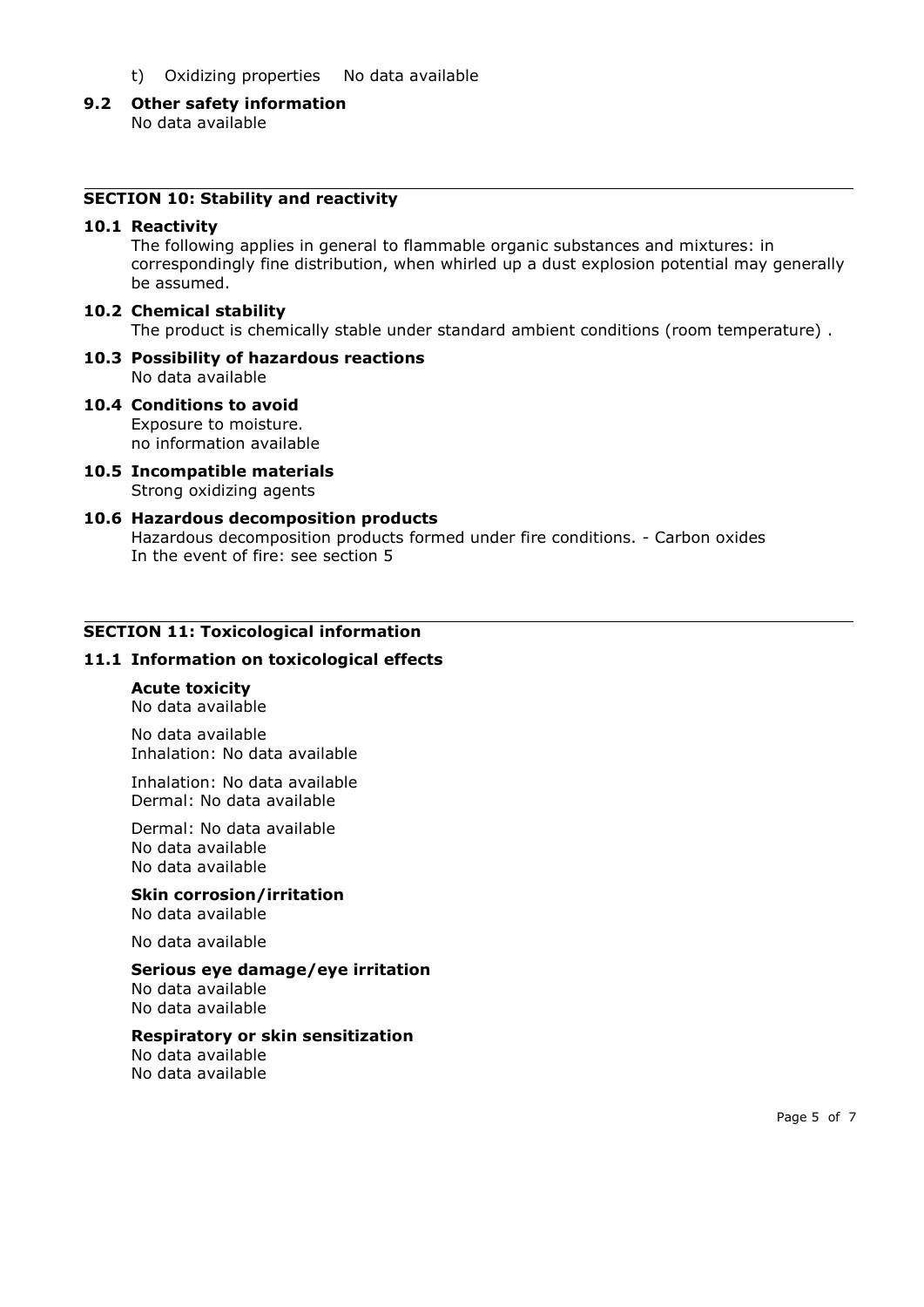# **Germ cell mutagenicity**

No data available No data available

# **Carcinogenicity**

- IARC: No ingredient of this product present at levels greater than or equal to 0.1% is identified as probable, possible or confirmed human carcinogen by IARC.
- NTP: No ingredient of this product present at levels greater than or equal to 0.1% is identified as a known or anticipated carcinogen by NTP.
- OSHA: No component of this product present at levels greater than or equal to 0.1% is on OSHA's list of regulated carcinogens.

## **Reproductive toxicity**

No data available No data available

**Specific target organ toxicity - single exposure**  No data available

**Specific target organ toxicity - repeated exposure**  No data available

**Aspiration hazard** 

No data available

# **Additional Information**

RTECS: Not available

To the best of our knowledge, the chemical, physical, and toxicological properties have not been thoroughly investigated.

To the best of our knowledge, the chemical, physical, and toxicological properties have not been thoroughly investigated.

# **SECTION 12: Ecological information**

**12.1 Toxicity** 

No data available No data available

- **12.2 Persistence and degradability**  No data available
- **12.3 Bioaccumulative potential**  No data available
- **12.4 Mobility in soil**  No data available

# **12.5 Results of PBT and vPvB assessment**

PBT/vPvB assessment not available as chemical safety assessment not required/not conducted

# **12.6 Other adverse effects**

No data available No data available